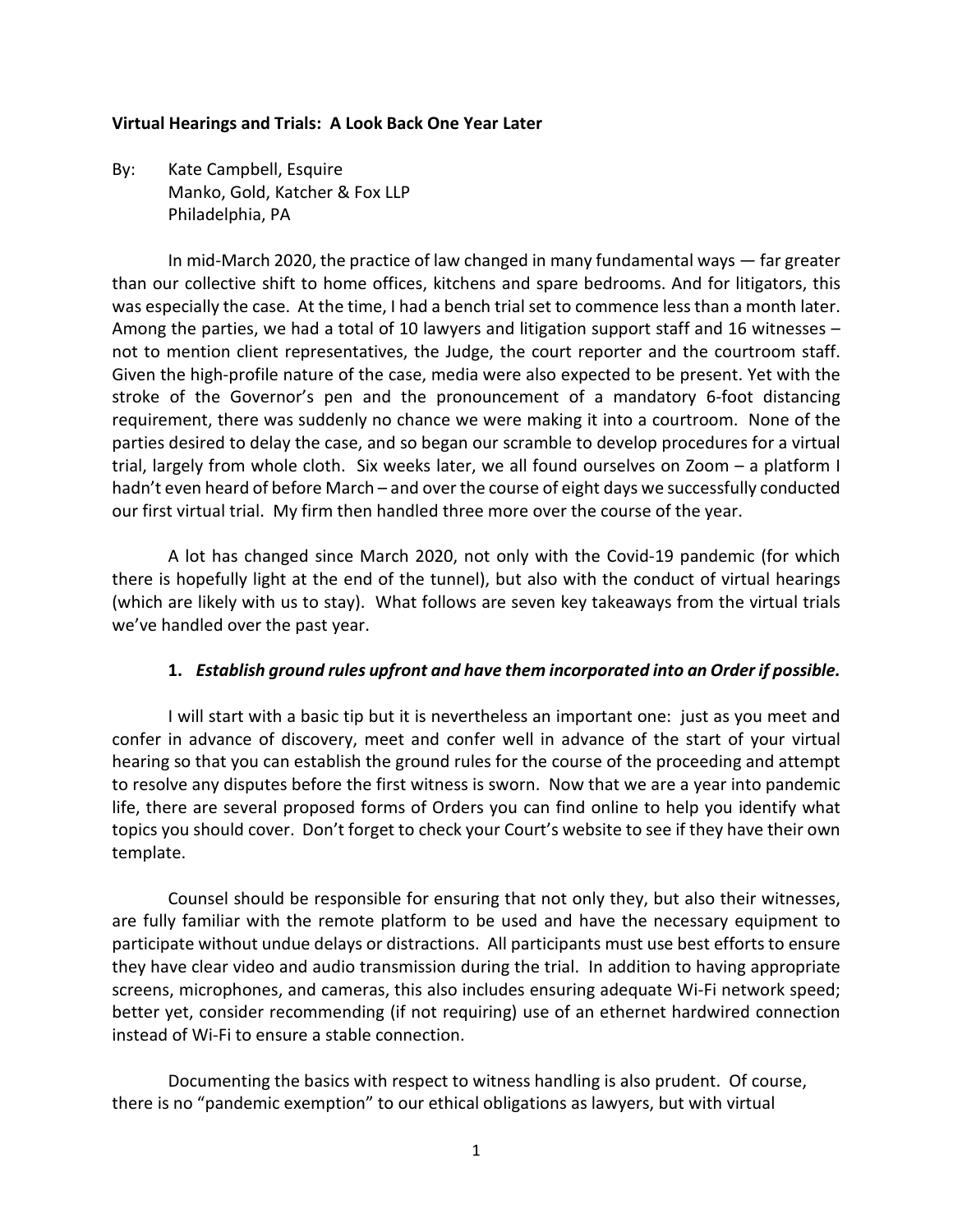hearings, there is also no direct, firsthand way to observe what a witness is seeing or if she is communicating with anyone else. Witnesses should generally be alone and should be instructed to make all reasonable efforts to prevent interruptions or distractions. (If counsel expects to be in the same room with a witness, this should be raised early so that any related concerns may be discussed and addressed.) Use of notes, cell phones, laptops or other devices during their testimony should be prohibited. Documents should not be available to the witness except as previously negotiated among the parties. (Allowing an expert to have a hard copy of her expert report, for example, may be prudent.)

Your Order or stipulation should also address how exhibits will be identified, exchanged and used, and how rebuttal or impeachment exhibits will be shared. Consider too whether you will need to use confidential information, including sealed exhibits, and if so, explore whether you can reach agreement on a protocol to propose to the Court for handling.

Finally, consider whether you need to set ground rules concerning independent recording and/or live-streaming of the hearing, as well as alternatives to in-person public and media participation. Given the technological issues potentially implicated by allowing non-participants to log in directly to the remote platform, these issues can be thorny and challenging to resolve, particularly for a case that has a high degree of public interest.

## **2.** *Practice, practice, practice***.**

Harvey Specter, the fictional litigator from the TV show *Suits*, had a number of great quotes, but one of my favorites is this: "The only time success comes before work is in the dictionary." It is so true, and so fitting for how to approach a virtual hearing, particularly now that we have a year under our belts using virtual platforms in our legal practices. Indeed, now that most of us have had at least some virtual litigation experience (a deposition, oral argument, mediation, even if not a trial), expectations are different than they were in 2020. This is not brand-new territory anymore, and preparation is therefore all the more critical.

This includes not only getting yourself fully comfortable with the technology, but your witnesses too. Conduct at least one test session with each witness in advance; test audio and video equipment and settings, and do a run-through with exhibits if you anticipate using them with the witness.

During your witness prep, keep in mind that your witnesses, like you, have probably grown much more comfortable appearing on remote video-conferencing platforms over the past year. It is therefore increasingly important to spend the necessary time with your witnesses to ensure that they appear and communicate precisely how *you* think they should – not how *they*  think they should. For example, during my trial last year, an expert witness for the other side chose, undoubtedly of his own volition, to use Zoom's sunset background as his virtual background during his testimony. But unfortunately for him, what that meant was that as he was being questioned on very complex issues, his head and upper body blended in oddly with the palm trees in the background, their edges shimmering like an apparition.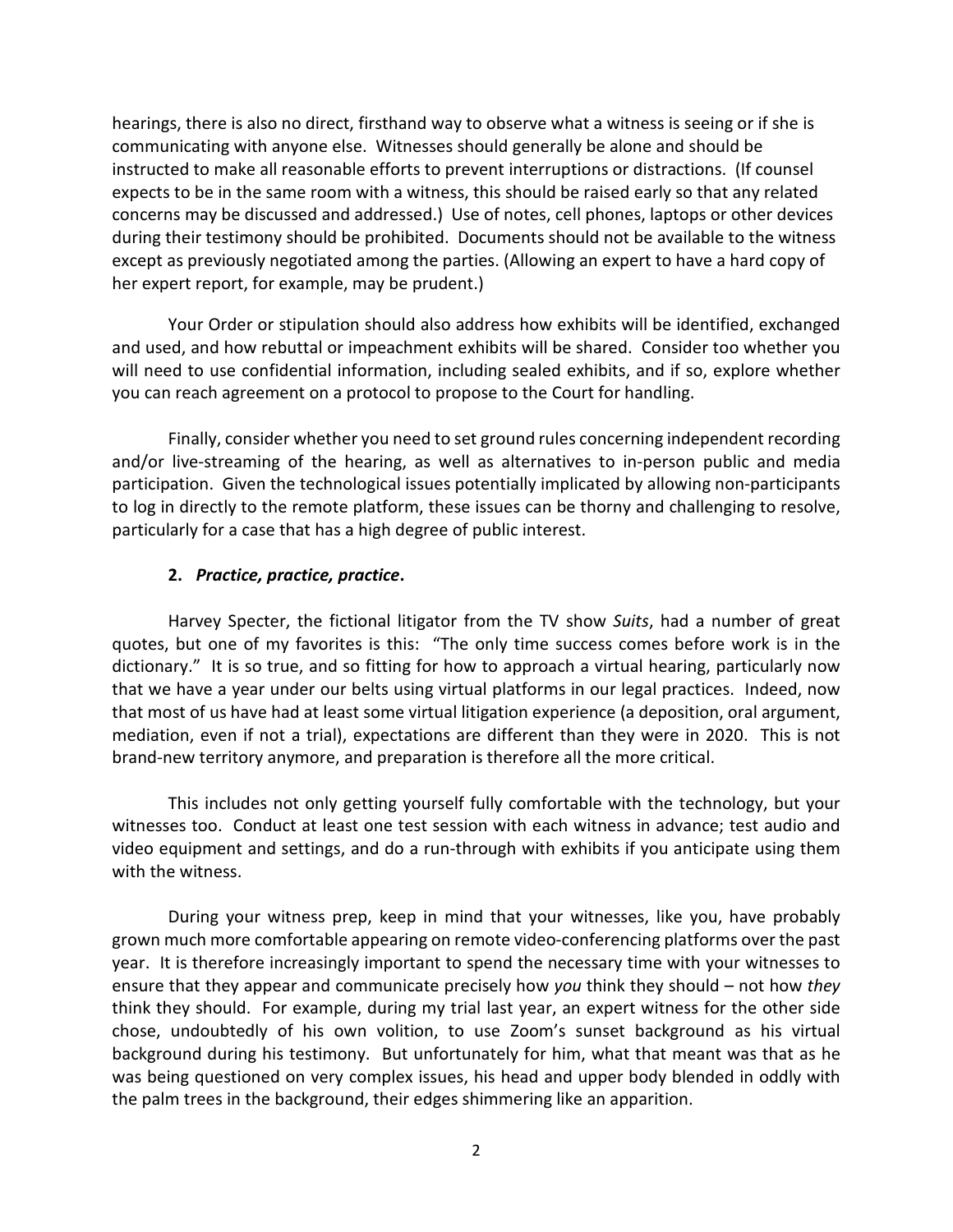Given the circumstances, I am sure the Judge gave him a pass; we were less than two months into our new Covid-19 lives, and frankly, we were all trying to just get through the trial as best we could. But the key message to take from that anecdote is this: the same level of grace is unlikely to be there again. Though you are not in a courtroom with all of its solemnity and authenticity, *you are still in court*. Don't for a second let your witnesses get lulled into thinking otherwise.

### **3.** *Remember it matters not only what you say, but how you say it.*

Moving around in a courtroom as often been analogized to staging a play. How you stand, how and where you move, your spacing with the witness and the jury box, your body language. Needless to say, that becomes all the more difficult when you are relegated to a small square box. But that also means that it requires even more time, attention and forethought.

Spend time practicing with each of your witnesses on the platform being used so that you and the witness are comfortable with the technology and the way that each of you is coming off. Practice by pinning yourself and seeing how you appear and how you sound when you ask questions and when you speak. Think about what you want as a background for both you and your witnesses, in the same way as if you would if you were presenting a day-in-the-life video for use at trial. (And as noted above, don't use the sunset – or any other busy background for that matter!)

Think about not just what you wear, your lighting, your sound, and the angle and distance of your camera, but literally every little thing that will appear on the screen. Do you want your diplomas and awards displayed in the background? The guestroom bed may not be the best background, but what about those family photos in the home office? Could they help, hurt, or something else? There are many opportunities to curate your background, so think about it carefully.

Also remember that what appears on the screen is what the camera sees, and cameras have a set field of view. This means that if you want to look someone in the eye, you need to look directly into the camera, not to the image of the Judge or the witnessin the box that appears on your screen. If you decide to use a standard computer monitor, strongly consider getting a camera mounted on top to assist with eye contact. Also determine if there is a way to hold your notes for questioning in a way that will avoid you needing to repeatedly look down or to the side. For me, this above all else was very unnatural. It takes practice – plain and simple. A second monitor also helps.

### **4.** *Plan for who you want to view and when.*

Each remote platform has its own special features for viewing other participants, and both you and your witnesses need to be comfortable using whichever platform is used by the Court. Some allow you to pin only one person, some multiple persons, and some automatically pin the speaker (so-called "active speaker mode"). Think about who you want to be viewing when and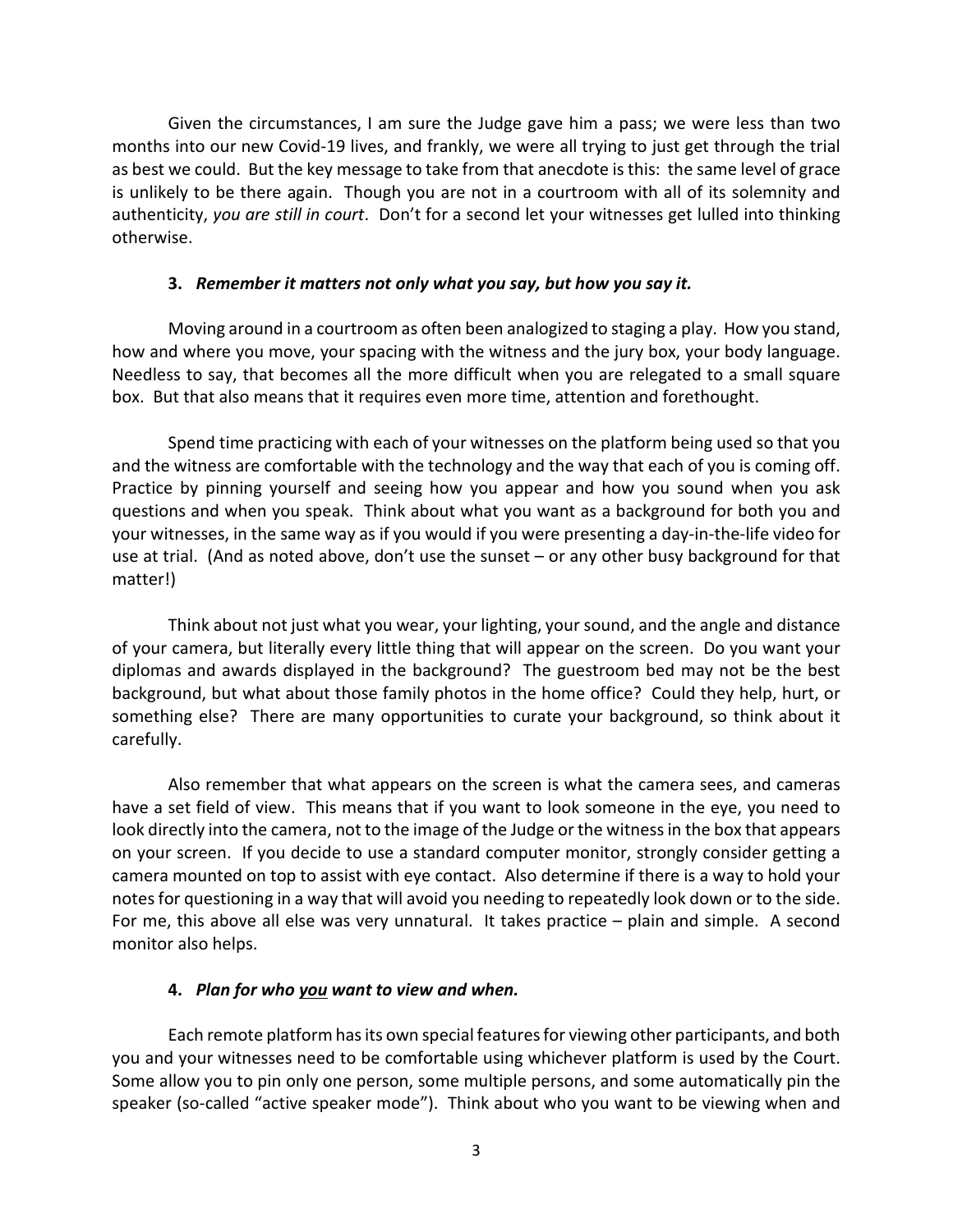recognize that this could (and probably should) differ depending on what is happening at a given time.

When questioning your own witness, consider setting up your screen so that your Judge is front and center, which will allow you to observe her reaction to the testimony as it is coming in. Viewing the witness herself is arguably less important, though having her visible on the side or bottom of your screen can be helpful to observe how she is responding to your questioning.

Cross-examination is a bit different, and believe it or not, it is here where virtual trials can actually shine if you do it right. This is because in an ironic way, the virtual setting brings a level of intimacy that you cannot get in the courtroom: most witnesses will have the camera focused directly on them, and they will be relatively close to it, often so close that you see only from their mid-torso up, or possibly even just their face. Use this to your advantage. If you pin the witness so that she is your main focal point, you can see up close and personal the facial and other reactions of the witness as you question her. And, if you follow the prior tip and look straight at the webcam, suddenly the questioning can really start to feel as though there is no one else in the (virtual) room but you, the witness, and perhaps the Judge in the corner of the screen.

When your own witnesses are being examined, return to the approach you took for direct. Pin the Judge, keeping an eye on your witness to the side, so that you can assess how the Judge is reacting to the testimony as it comes in. This can be extremely valuable to inform your redirect. It can also help to identify what points need to be made, emphasized or de-emphasized with other witnesses and evidence, and/or during closing statements or post-hearing briefing.

# **5.** *Beware of "Zoom fatigue" and minimize it to the extent you can.*

Many new phrases have entered our vernacular since the start of the pandemic, and "Zoom fatigue" is one of them. It is real – so much so that the peer-reviewed literature is now replete with articles from psychologists across the country who are studying the phenomenon, what causes it and what to do about it.

Many of the suggestions on how to combat Zoom fatigue are not particularly conducive to virtual hearings; a lawyer or witness cannot, for example, take an "audio-only" break during questioning, or simply get up and stretch when tired. But, there are a few things that can help.

First, if a colleague or co-counsel is handling the direct or cross of the witness on the virtual stand, consider going off video. Take the time to decompress without having to be hypervigilant about how you are comporting yourself in your own little square in Zoom's grid view. (Yes –even when you are not speaking, you must assume that the Judge is looking at you when you are on video. Make sure to tell your witnesses this too; while on video, they must always comport themselves as if they are being intensely observed – from the mid-torso up. Needless to say, it's not the time for watching Instagram videos or playing Solitaire on one's phone.)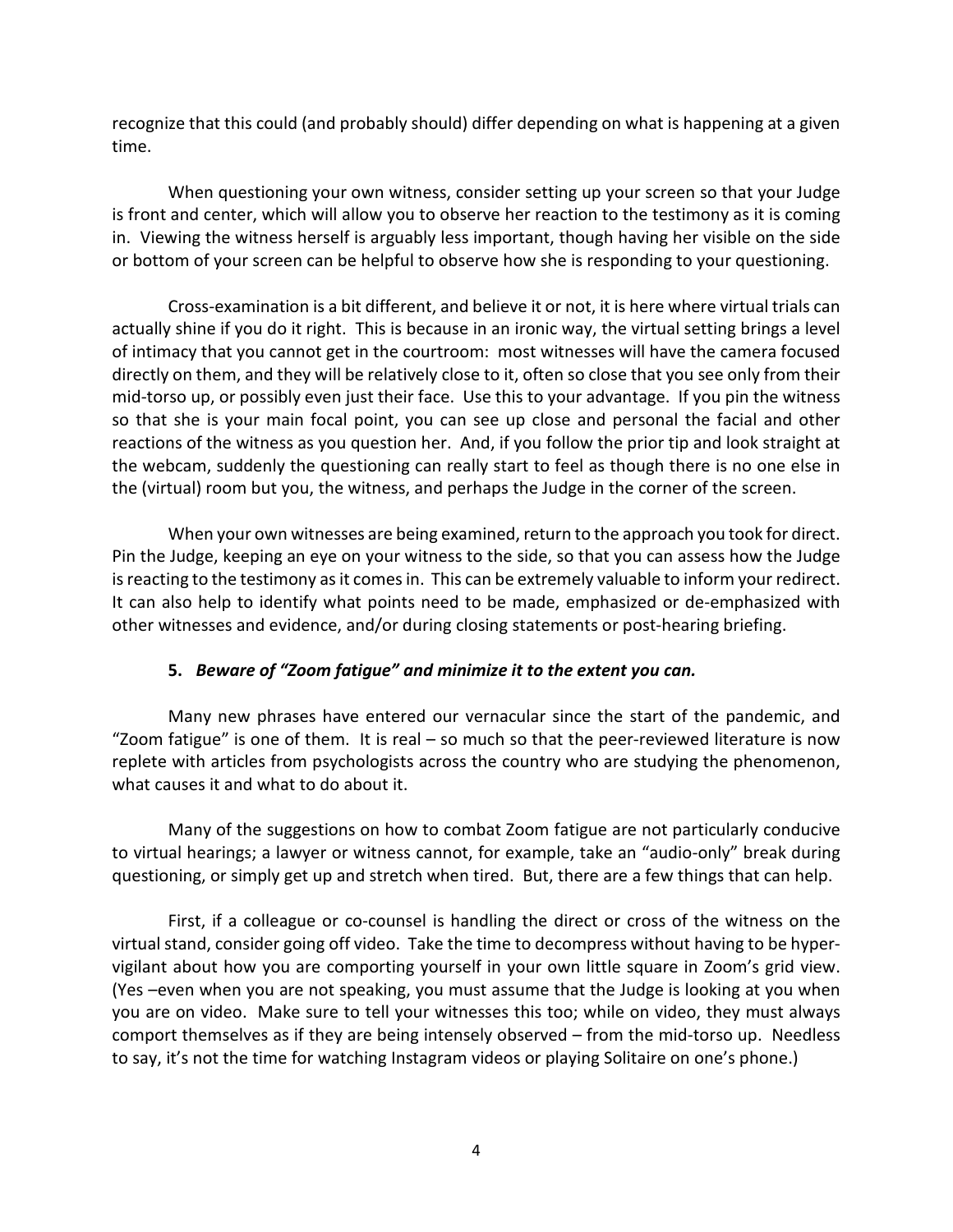Second, stop looking at yourself. Seeing yourself as you are participating in a trial is entirely unnatural and, though you may not realize it, it can be incredibly stressful and draining even for the most self-confident of litigators. So, particularly if you are new to virtual hearings, consider simply turning the default, self-view feature off so that you do not need to see yourself in your own video display (but others can still see you). Rely on your colleagues to let you know if something is off with how you are appearing.

Third, remember your audience. This is really nothing new for trial attorneys, who have always faced the challenge of keeping the fact-finder engaged and paying attention throughout the case. But Zoom introduces new challenges that simply cannot be discounted, and just as you get tired staring at a screen for hours on end, so too does your Judge. Take the time to carefully think about how to address this. Can you agree on stipulations of fact or law before the start of the trial? Can you stipulate to the authenticity and admissibility of exhibits?

Consider also how you order your witnesses. Can you call your most important witnesses on in the morning, and save the less significant ones for later in the day? Can you place a long witness between two short ones? Can you call a particularly dynamic witness after a long but necessary line of dull or tedious questioning of a witness? Finally, for a bench trial, consider whether you need to do live direct examination at all. In one of our virtual trials, we reached agreement with opposing counsel that the direct testimony of all fact witnesses would be handled by sworn declaration, and the experts' written reports would serve as their direct. That left cross-examination and redirect for the live portion of the trial, which significantly reduced its length and cut into the fatigue factor in a fairly significant way. Of course, this approach wouldn't be appropriate in every case – but it is an example of an alternative approach that should at least be considered in your trial preparation.

### **6.** *Plan for how you will use and display exhibits, but don't forget about the paper.*

Exhibits are important in virtually every litigation, and having trial presentation software to organize, use and display exhibits is incredibly helpful. Indeed, with this software you can do as much if not more with exhibits in a virtual hearing as in a courtroom. That said, be careful not to overdo it. Share your screen to display exhibits as necessary to guide your witness or to control the adverse witness and obtain key admissions, then get them down as soon as you are done. Otherwise, the default view for most trial participants will mean that the document continues to take front and center on their screen, with your witness relegated back to a small box in the Brady Bunch-like grid on the participants' screens.

if you need a witness to annotate an exhibit on Zoom, think through how you will do that far in advance, as it is not as simple as handing her a marker and having her mark up a large poster-board exhibit. I would typically discourage giving any witness control over an electronic exhibit on Zoom, preferring to have my litigation support team maintain exhibit control. But depending on the arrangements you make with opposing counsel and the Court, it may become necessary for this purpose. If so, return to the second tip in this article – *practice, practice, practice*. Note that Zoom has its own annotation tools, as well as a whiteboard feature, which a